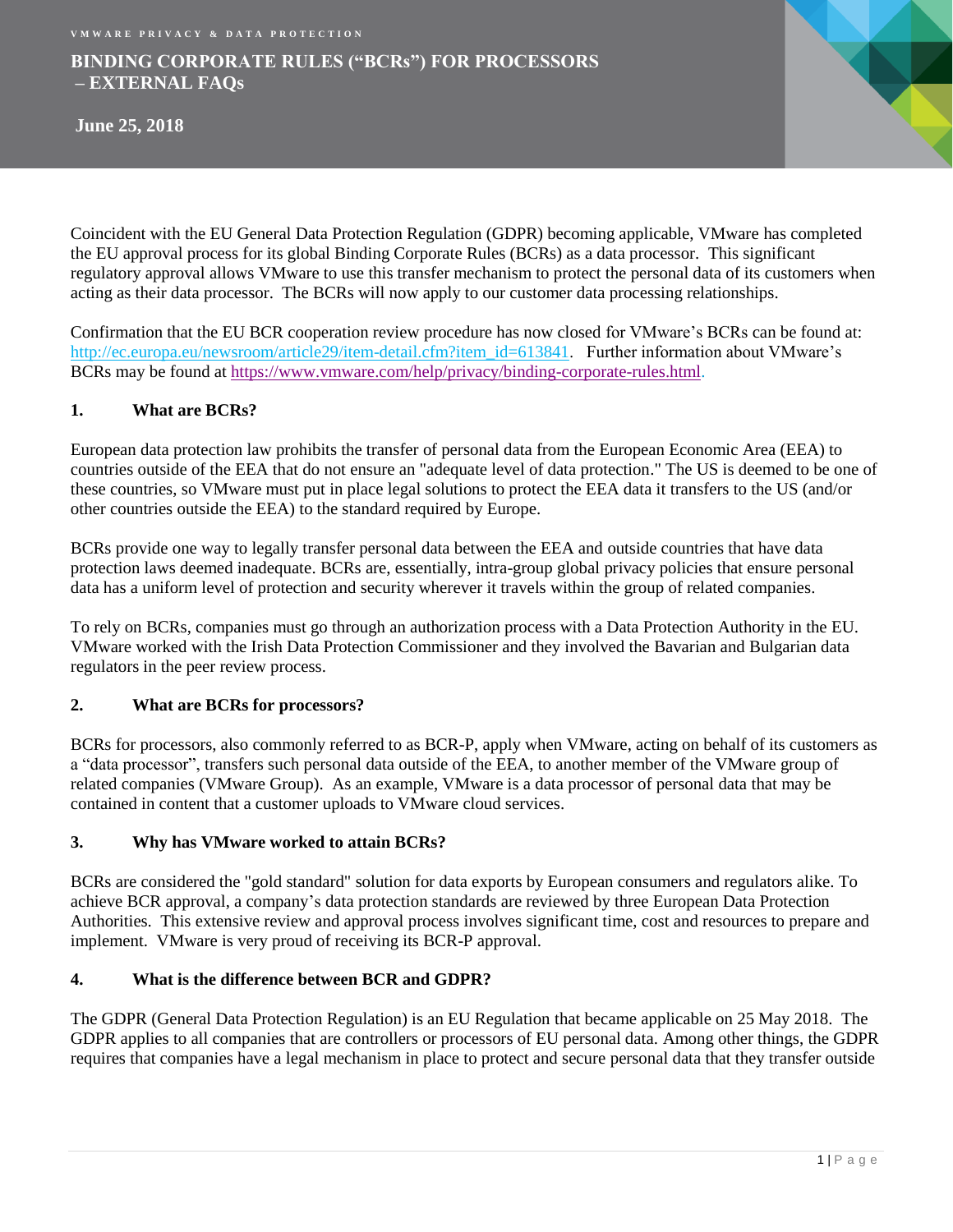# **BINDING CORPORATE RULES ("BCRs") FOR PROCESSORS – EXTERNAL FAQs**

**June 25, 2018**

of the EEA. There are a number of data transfer mechanisms that a company can use to ensure that the transfer is legal under the GDPR, including BCRs. A company may comply with GDPR but choose a data transfer mechanism other than BCRs.

## **5. What is the difference between BCRs and EU Model Clauses?**

Both BCRs and EU Model Clauses (also referred to as Standard Contractual Clauses) are types of data transfer mechanisms. EU Model Clauses are standard clauses that have been drafted by the European Commission. EU Model Clauses are entered into between the transferring entities when EU personal data is transferred from within the EEA to an outside country that has data protection laws deemed inadequate. Before it obtained BCR-P approval, VMware offered EU Model Clauses to customers, and will now apply BCR-P when acting as a Processor. While both are valid data transfer mechanisms, EU Model Clauses are currently facing legal challenge as to their validity, while BCRs are explicitly recognized in the GDPR.

## **6. What personal data does VMware process under BCRs?**

Personal data processed by VMware under the ["Binding Corporate Rules: Processor Policy"](https://www.vmware.com/content/dam/digitalmarketing/vmware/en/pdf/company/vmw-binding-corporate-rules.pdf) will include any personal data contained within content that VMware's customers upload onto VMware's cloud service offerings and in content that customer may upload to VMware systems in connection with a technical support request. As customers may upload a variety of content onto VMware's service offerings, it is impossible to enumerate all the types of data that VMware may process on behalf of customers, but in broad terms it will comprise any personal data submitted to VMware's cloud services for processing or contained within files, databases, applications, audio-visual media, or other content that VMware's customers choose to process within VMware's cloud services.

### **7. When will the BCRs apply?**

The BCR-P will apply to all transfers of personal data between members of the VMware Group where VMware is acting as a processor, provided BCRs have been referenced by our contract with the customer (acting as the controller of the personal data). VMware Group members that process this personal data will have made a binding commitment in a separate Intergroup Agreement (IGA) between the VMware Group members to comply with the BCR-P. This IGA has also been approved through the European review process.

### **8. How does the BCR-P benefit customers?**

Our customers, as the data controllers, have primary responsibility for personal data under EU law. By contracting with a company with approved BCRs, customers can demonstrate to their end users, investors and regulators that they are working with a company whose data protection policies and procedures have been subject to scrutiny from, and approved by, the European Data Protection Authorities and the BCR-P has been approved on that basis.

Also, BCRs are beneficial from an administrative perspective: unlike EU Model Clauses, BCRs do not require to enter into separate contractual documents between the involved legal entities, which can be complex if affiliated companies are involved. As described above, BCRs simply apply a reference in the respective contracts with the customer.